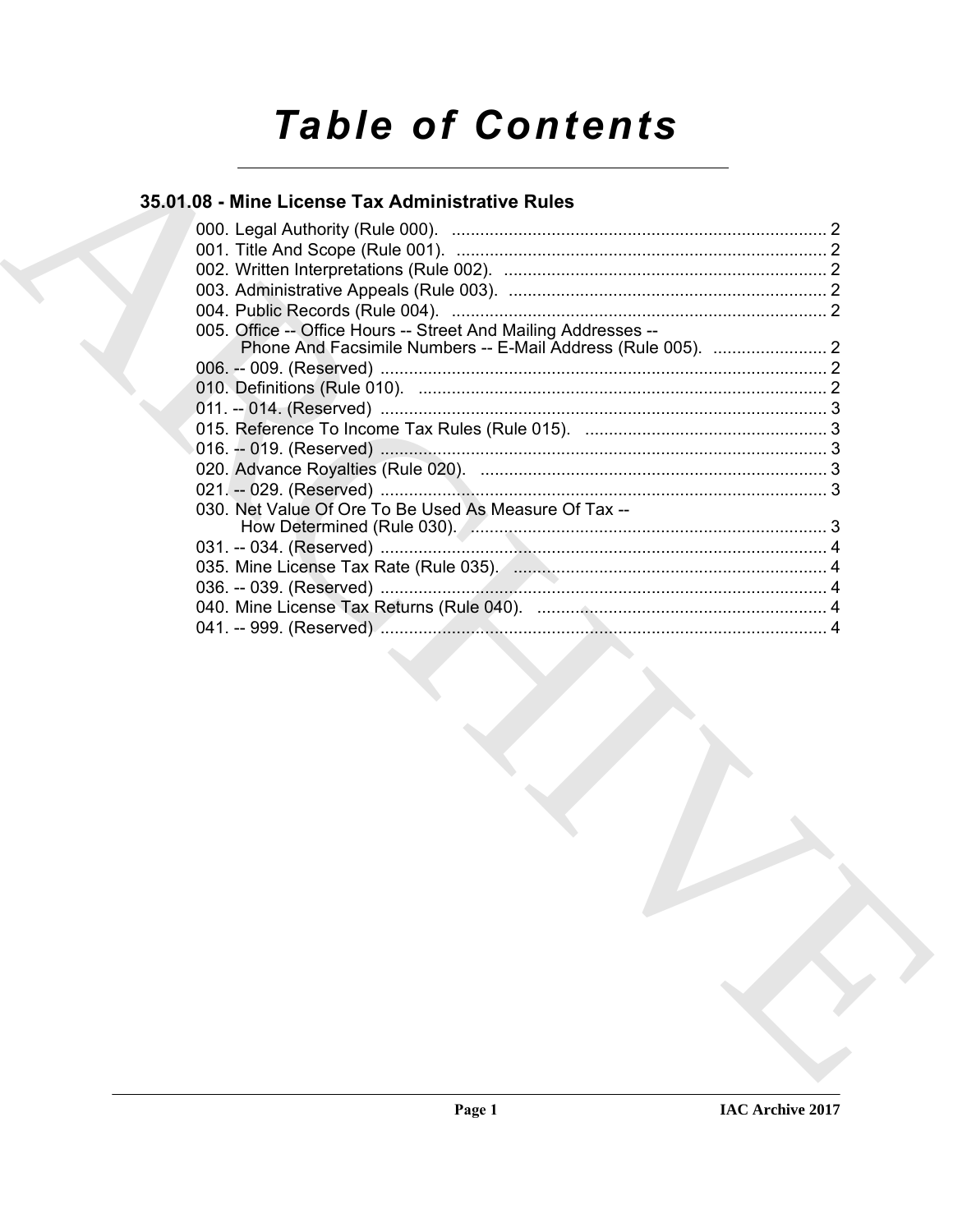#### **IDAPA 35 TITLE 01 CHAPTER 08**

#### **35.01.08 - MINE LICENSE TAX ADMINISTRATIVE RULES**

#### <span id="page-1-1"></span><span id="page-1-0"></span>**000. LEGAL AUTHORITY (RULE 000).**

In accordance with Section 63-105, Idaho Code, the Tax Commission shall promulgate rules implementing the provisions of the Idaho Mine License Tax Act. The rules relating to the administration and enforcement of mine<br>license taxes, as well as other taxes, are promulgated as IDAPA 35.02.01. (7-1-97) license taxes, as well as other taxes, are promulgated as IDAPA 35.02.01.

#### <span id="page-1-2"></span>**001. TITLE AND SCOPE (RULE 001).**

These rules shall be cited as IDAPA 35.01.08.000, et seq., Idaho State Tax Commission Rules, IDAPA 35.01.08, "Mine License Tax Administrative Rules." They shall be construed to reach the full jurisdictional extent of the state of Idaho's authority to impose a license tax. of Idaho's authority to impose a license tax.

#### <span id="page-1-3"></span>**002. WRITTEN INTERPRETATIONS (RULE 002).**

**35.61.05 - MINE LIGENCE TAX ADMINISTRATI[V](mailto:taxrep@tax. idaho.gov)E RULE 80**<br>
W[H](http://www.tax.idaho.gov)EN LIGENCE INTO METALL AND TRANSPORT AND A CONSIDER THE CONSIDERATIVE RULE CONSIDER THE CONSIDERATIVE RULE CONSIDER THE CONSIDERATIVE CONSIDER THE CONSIDERATIVE CONS This agency has written statements as defined in Section 67-5201(19)(b)(iv), Idaho Code which pertain to the interpretation of the rules of this chapter or to the documentation of compliance with the rules of this chapter. To the extent that such documents are not confidential by statute or rule, the documents they are available for public inspection and copying at the main office of the Tax Commission. See Rule 005 of these rules for the main office address. (3-15-02)

#### <span id="page-1-4"></span>**003. ADMINISTRATIVE APPEALS (RULE 003).**

This chapter allows administrative relief as provided in Sections 63-3045, 63-3045A, 63-3045B, and 63-3049, Idaho<br>Code. (7-1-97) Code. (7-1-97)

#### <span id="page-1-5"></span>**004. PUBLIC RECORDS (RULE 004).**

The records associated with this chapter are subject to Title 74, Chapter 1, Idaho Code, to the extent these documents are not confidential pursuant to Sections 63-3076, 63-3077, or 74-101 through 74-126, Idaho Code. (3-15 are not confidential pursuant to Sections  $63-3076$ ,  $63-3077$ , or  $74-101$  through  $74-126$ , Idaho Code.

#### <span id="page-1-6"></span>005. OFFICE -- OFFICE HOURS -- STREET AND MAILING ADDRESSES -- PHONE AND **FACSIMILE NUMBERS -- E-MAIL ADDRESS (RULE 005).**

**01. Main Office**. The State Tax Commission main office is located at 800 Park Blvd., Plaza IV, Boise, Idaho 83712-7742. The correspondence mailing address is P.O. Box 36, Boise, Idaho 83722-0410. The State Tax Commission's Website is www.tax.idaho.gov. The telephone number for Taxpayer Services is (208) 334-7660, or toll free 1-800-972-7660, and the facsimile number is (208) 334-7846. The State Tax Commission's e-mail is taxrep@tax. idaho.gov. Main Office hours are from 8 a.m. to 5 p.m. Monday through Friday except for legal holidays. (3-15-02)

**02. Regional Field Offices**. The address and phone number for each regional field office is listed in IDAPA 35.02.01.005, "Tax Commission Administration and Enforcement Rules," Rule 005. (3-15-02)

**Hearing Impaired**. Hearing impaired individuals may contact any State Tax Commission office by elay Service Number 1-800-377-3529. using the Idaho Relay Service Number 1-800-377-3529.

<span id="page-1-7"></span>**006. -- 009. (RESERVED)**

#### <span id="page-1-8"></span>**010. DEFINITIONS (RULE 010).**

<span id="page-1-10"></span><span id="page-1-9"></span>**01. These Rules**. The term these rules refers to IDAPA 35.01.08, relating to Idaho mine license tax.  $(3-29-12)$ 

**02. Valuable Mineral**. The term "valuable mineral," for purposes of the Idaho Mine License Tax, is defined to include not only gold, silver, copper, lead, zinc, coal, phosphate and limestone, but also any other substance not gaseous or liquid in its natural state, which makes real property more valuable by reason of its presence thereon or thereunder and upon which depletion is allowable pursuant to Section 613 of the Internal Revenue Code. This includes, but is not limited to, calcium carbonates, garnet, granite, pumice, quartzite, scoria, shale, slate, and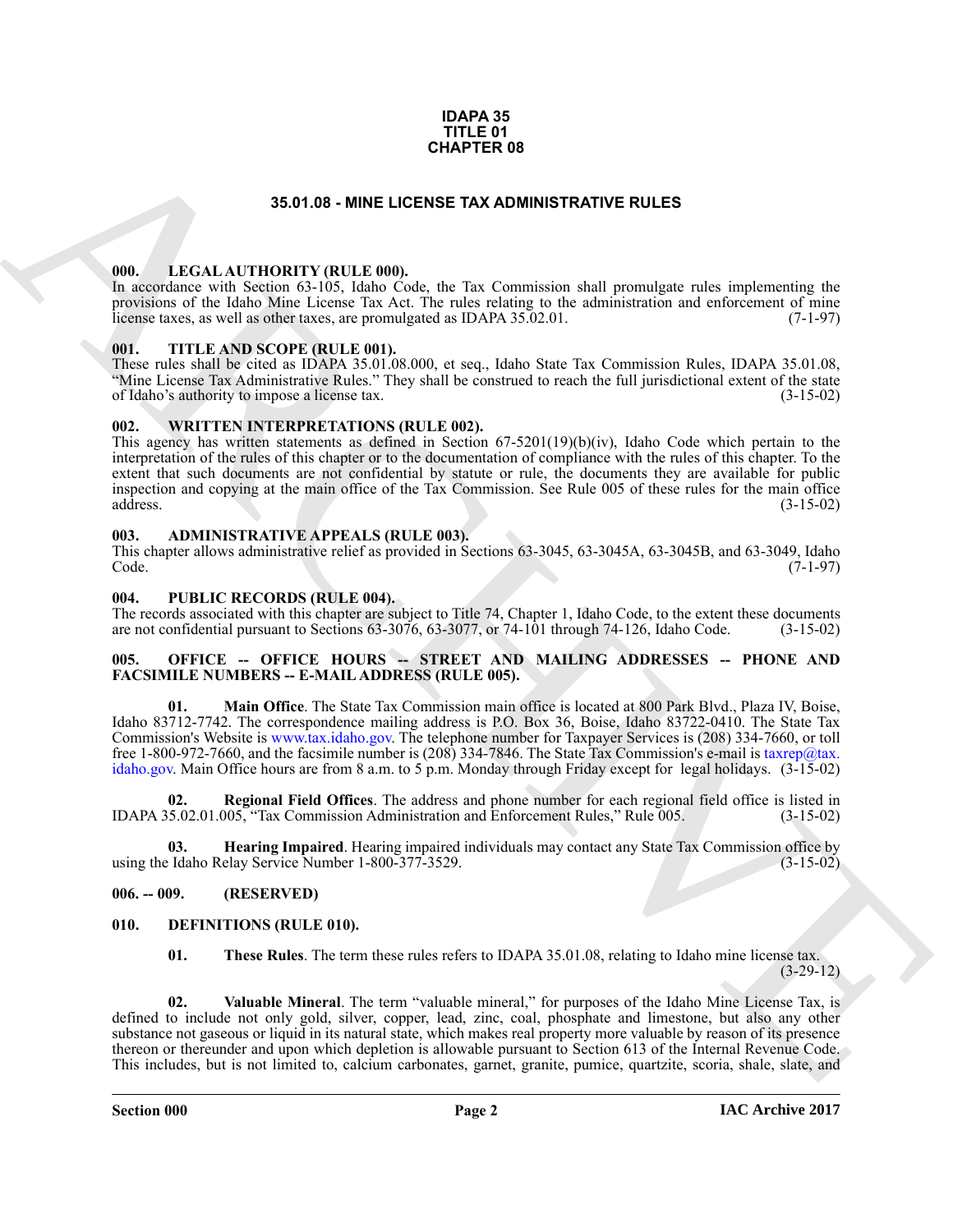stone (including dimension and ornamental stone). However, sand and gravel are not included in this definition. (3-29-12)

### <span id="page-2-0"></span>**011. -- 014. (RESERVED)**

#### <span id="page-2-11"></span><span id="page-2-1"></span>**015. REFERENCE TO INCOME TAX RULES (RULE 015).**

All income tax rules promulgated by the Tax Commission that relate to sections of the Idaho Code incorporated by reference in the Mine License Tax Act apply to the mine license tax.  $(7-1-97)$ 

#### <span id="page-2-2"></span>**016. -- 019. (RESERVED)**

#### <span id="page-2-6"></span><span id="page-2-3"></span>**020. ADVANCE ROYALTIES (RULE 020).**

Section 47-1201, Idaho Code. Payments received from mining properties in Idaho from which no minerals or ores were extracted, sold, or used during the taxable year shall not be subject to the mine license tax. Provided, however, the tax arising from payments of advance royalties shall be deferred until the year during which the ore to which the advance royalty relates is actually extracted. (7-1-97)

#### <span id="page-2-4"></span>**021. -- 029. (RESERVED)**

#### <span id="page-2-7"></span><span id="page-2-5"></span>**030. NET VALUE OF ORE TO BE USED AS MEASURE OF TAX -- HOW DETERMINED (RULE 030).**<br>Section 47-1202, Idaho Code. (7-1-97) Section 47-1202, Idaho Code.

<span id="page-2-8"></span>**01. Election**. The taxpayer may elect to use one (1) of the methods prescribed in Section 47-1202, Idaho Code, for the measurement of the mine license tax. This election must be made in writing and attached to the first mine license tax return filed. If no timely written election is made, the taxpayer shall be presumed to have elected to compute the mine license tax in accordance with the method described in Section 47-1202(a), Idaho Code. Once an election is made, the taxpayer may not change the method of computing his tax unless he receives written permission from the Tax Commission prior to the due date of the return. (7-1-97) from the Tax Commission prior to the due date of the return.

**a.** This election is not available to taxpayers whose only taxable mining activity is receiving royalties. Such taxpayers must determine their mine license tax liability by use of the method described in Section 47-1202(a), Idaho Code. (7-1-97) Idaho Code. (7-1-97)

<span id="page-2-9"></span>**b.** Taxpayers whose mining activity includes both the receiving of royalties and the extracting of ores must separately determine that portion of their mine license tax liability arising from the royalty received by using the method described in Section 47-1202(a), Idaho Code. However, the taxpayer may elect to determine that portion of their mine license tax liability arising from their extraction of ores by use of either method for which a proper election<br>has been made. The separate determination may not be netted together or offset against each other. has been made. The separate determination may not be netted together or offset against each other.

Since Tax Commission<br>
Since Tax Commission<br>
and Commission <sup>22</sup> and Commission 2 of the set of the set of the set of the set of the set of the set of the set of the set of the set of the set of the set of the set of the s **02. Method Under Section 47-1202(a)**. For each taxpayer using the method described in Section 47- 1202(a), Idaho Code, the net value of ores mined shall be the amount of taxable income from the property as defined by Section 613, Internal Revenue Code, and Treasury Regulation 1.613-5 less the deduction for depletion expense on the property that was allowed in the taxpayer's federal income tax return. For taxpayers receiving royalties, gross royalties shall be reduced by the deduction for depletion expense on the royalty that was allowed in the taxpayer's federal income tax return. (7-1-97) federal income tax return.

<span id="page-2-10"></span>**03. Method Under Section 47-1202(b)**. For each taxpayer using the method described in Section 47- 1202(b), Idaho Code, the net value of ores mined shall be the result of the computations in Subsections 030.03.a. through 030.03.c. (7-1-97) through  $030.03.c.$ 

**a.** Gross value of the ores shall be equal to that determined by the U.S. Department of Interior during the same taxable year for purposes of identifying the amount of mineral royalties to be paid for the privilege of mining public lands. This value shall apply regardless of whether the ore is extracted from public, tribal, or private land. If the taxpayer is mining properties for which a royalty must be paid, the taxpayer must attach to the mine license tax return a copy of the value determination made by the U.S. Department of the Interior. (7-1-97) license tax return a copy of the value determination made by the U.S. Department of the Interior.

**b.** From the gross value determined in Subsection 030.03.a., the taxpayer shall deduct direct mining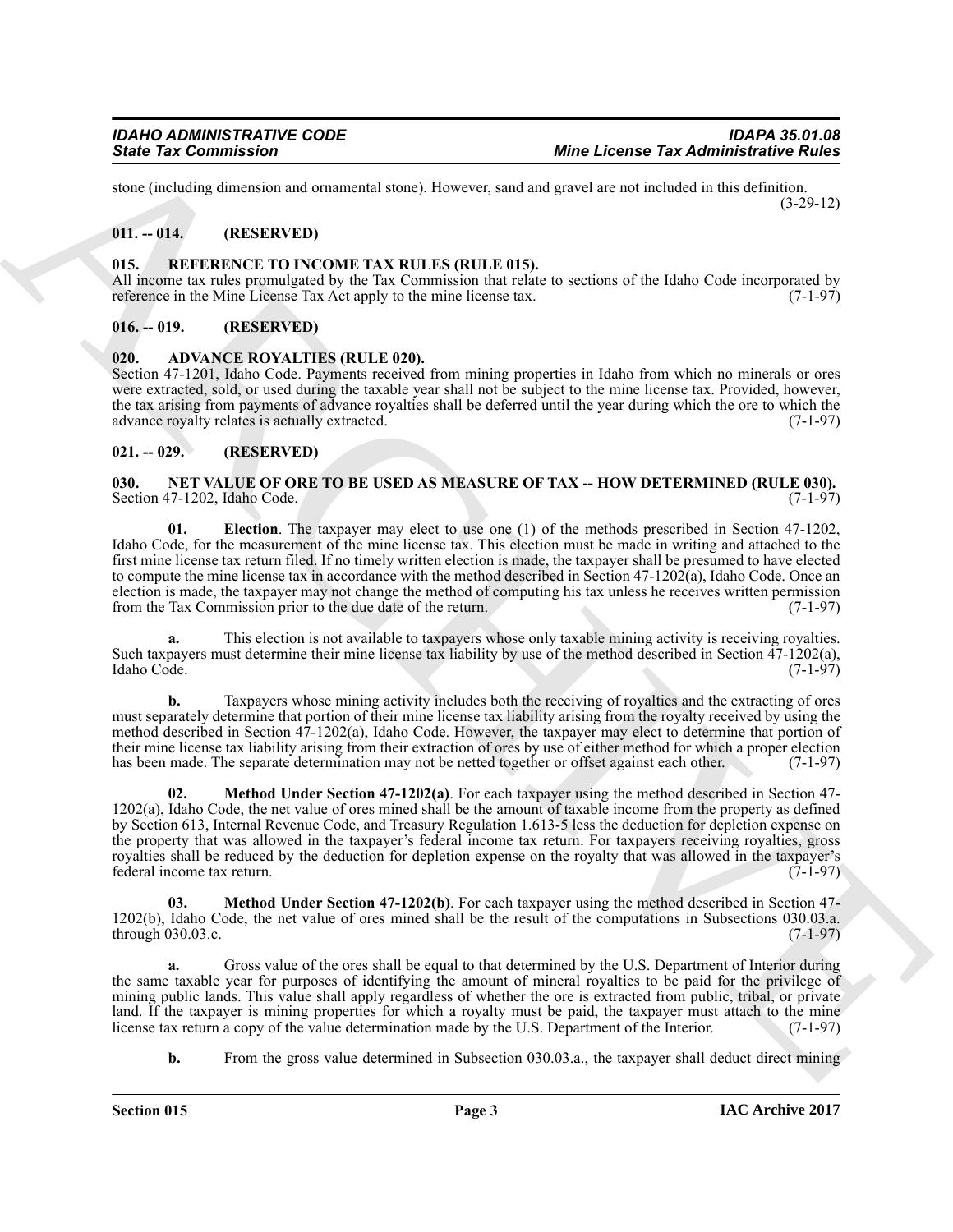costs attributable to the Idaho production of the ores and Idaho transportation costs to the point at which they are valued by the U.S. Department of the Interior. (7-1-97) valued by the U.S. Department of the Interior.

Since Tax Commission Commission and the way and the base and the collection of the commission of the same of the same of the same of the same of the same of the same of the same of the same of the same of the same of the **c.** From the amount in Subsection 030.03.b., the taxpayer shall also deduct a portion of the depletion expense attributable to the property that was allowed as a deduction in the taxpayer's federal income tax return for the same taxable year. The deductible portion shall be determined by multiplying the depletion expense allowed on the federal income tax return by the ratio of the gross value of ores for mine license tax purposes to the gross value of ores for federal percentage depletion purposes. For purposes of this computation, all references to gross value and depletion expense shall be limited to those arising from mining conducted in Idaho. (7-1-97)

#### <span id="page-3-0"></span>**031. -- 034. (RESERVED)**

#### <span id="page-3-5"></span><span id="page-3-1"></span>**035. MINE LICENSE TAX RATE (RULE 035).** Section 47-1201, Idaho Code. (3-15-02)

**01. Tax Rate Prior to July 1, 2001**. The mine license tax shall be two percent (2%) of the net value of ties received or the ores mined or extracted prior to July 1, 2001. (3-15-02) the royalties received or the ores mined or extracted prior to July 1, 2001.

**02. Tax Rate After June 30, 2001**. The mine license tax shall be one percent  $(1\%)$  of the net value of the ores mined or extracted after June 30, 2001. the royalties received or the ores mined or extracted after June 30, 2001.

<span id="page-3-6"></span>**03. Application of Tax Rate Change**. If a taxpayer's taxable year includes days before and after July 1, 2001, the taxpayer shall separately compute the net value of royalties received and the ores mined or extracted as if the taxable year were two (2) separate tax periods. For the period prior to July 1, 2001, the mine license tax rate of two percent (2%) shall apply. For the period after June 30, 2001, the mine license tax rate of one percent (1%) shall apply. The two (2) tax amounts shall then be added together to arrive at the total mine license tax for that taxable year. (3-15-02)

#### <span id="page-3-2"></span>**036. -- 039. (RESERVED)**

### <span id="page-3-7"></span><span id="page-3-3"></span>**040. MINE LICENSE TAX RETURNS (RULE 040).**

Section 47-1203, Idaho Code. In addition to the requirements of a valid return provided in Rule 150 of the Tax Commission Administration and Enforcement Rules, a mine license tax return shall include a schedule listing the name, address, and employer identification number or social security number, of each recipient of royalties paid by the taxpayer filing the return. The royalties shall be separately stated for each mining operation. Each mine license tax return shall also include a copy of the depletion expense computation applicable to Idaho mining properties that was included in the taxpayer's federal income tax return. (3-30-01)

#### <span id="page-3-4"></span>**041. -- 999. (RESERVED)**